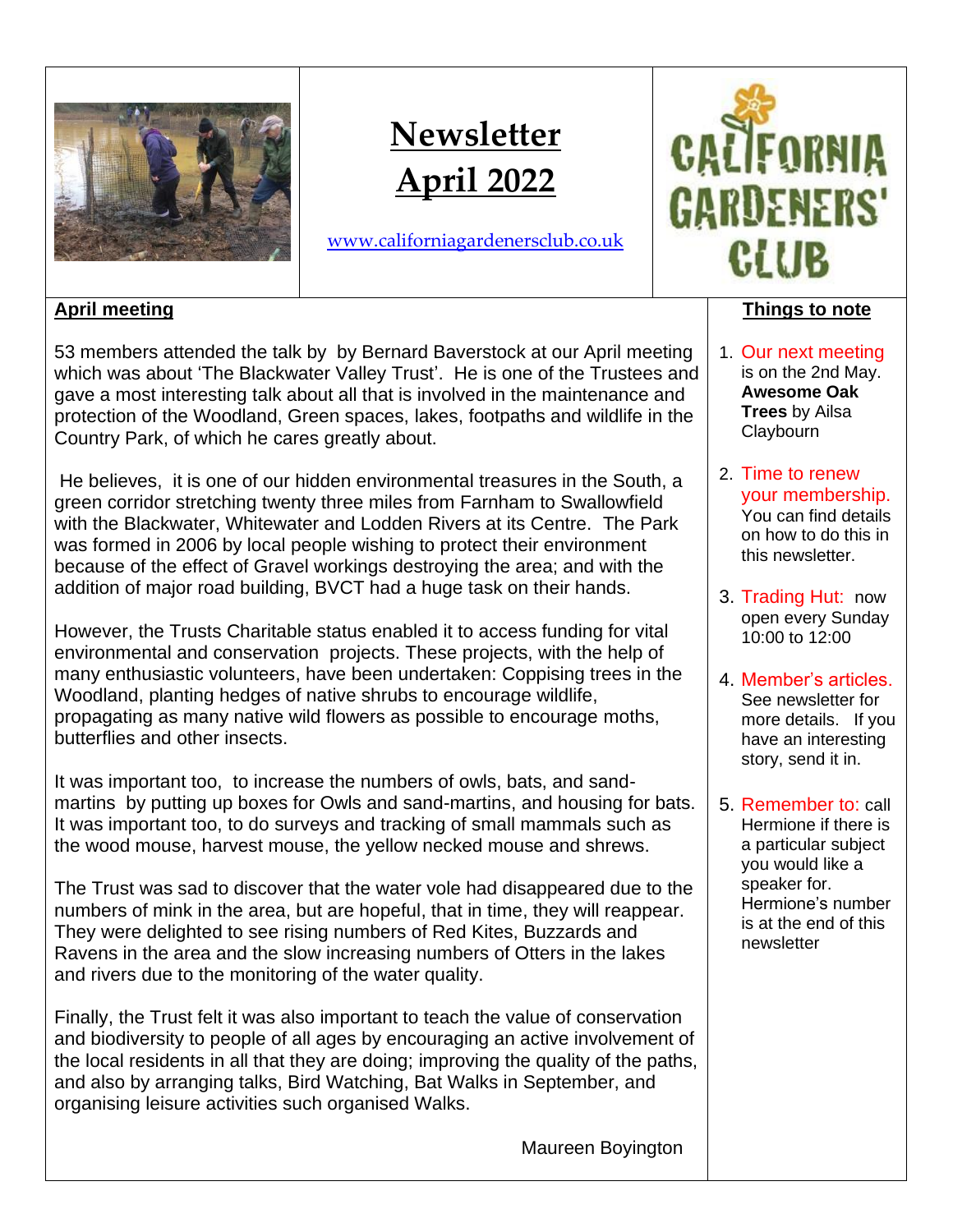#### **Table Competition**

Spectacular table of members exhibits. Really well supported this month.

1<sup>st</sup> Place 10 points Sylvia Hawes Joint 2<sup>nd</sup> place with 8 points Sue Darlow and Jill Gillott Joint 3<sup>rd</sup> place with 7 points Linda Garrett, Claire Temperley, Hermione Lewis and Margaret Wade 4<sup>th</sup> Place with 6 points lan Gillott 5<sup>th</sup> Place with 4 points Katy Bailey

## **Help with the teas and biscuits**

Each club night we have a break for tea/coffee and biscuits. We need someone to manage this. All that is needed is to bring milk and make sure we have enough teabags and coffee. All expenses, of course, will be reimbursed. We will create a rota for the coming months and ask for volunteers to serve in the kitchen.

Please let me know if you can help by replying to this email.

## **Spring Show**

Well, we were worried that the show would be a flop. On Friday we only had 90 entries and we needed to be around the 150 mark for a good show. Friday night, one member reported they had to withdraw their 10 entries as they had tested positive for Covid. We were down to 80 and seriously considering cancelling the show. However, by Saturday afternoon the numbers had picked up and we were back and thinking positive. With late entries on Sunday morning we were at 150 entries. Whew.

A big thank you to all those who responded to the cake appeal. Many members donated a variety of cakes which were enjoyed by the visitors to the show. I must admit, several of the cakes would have done well had they been entered as exhibits in the show.

Thanks to all those (committee and non-committee) who helped set up the hall on the Saturday evening and all those who helped put everything away afterwards.

It was good to see a few new faces at the show, some of whom sought out the membership table and joined the club.

Of course the show is not just a chance to show off your exhibits and seeing if you can win a first prize; it is also about having an afternoon out and enjoying the flowers, domestic and handicraft work of other members. Having a sit down with a drink and cake and discussing whether the judges got it right in your opinion. Unfortunately, the afternoon was not very well attended which was disappointing for all those who had put in a great deal of work organising the event.

Just some photos below of the winners at the Spring Show receiving their certificates.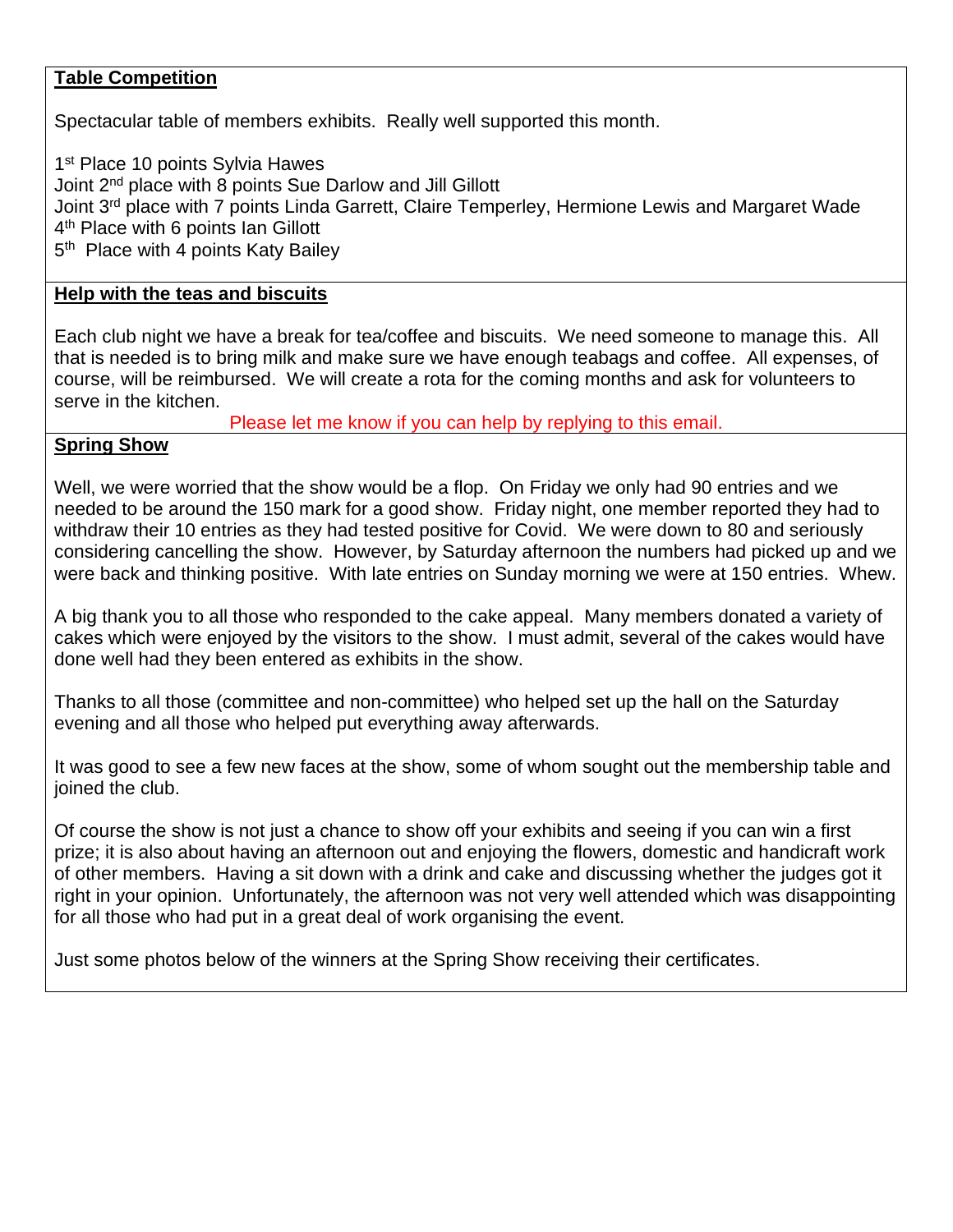









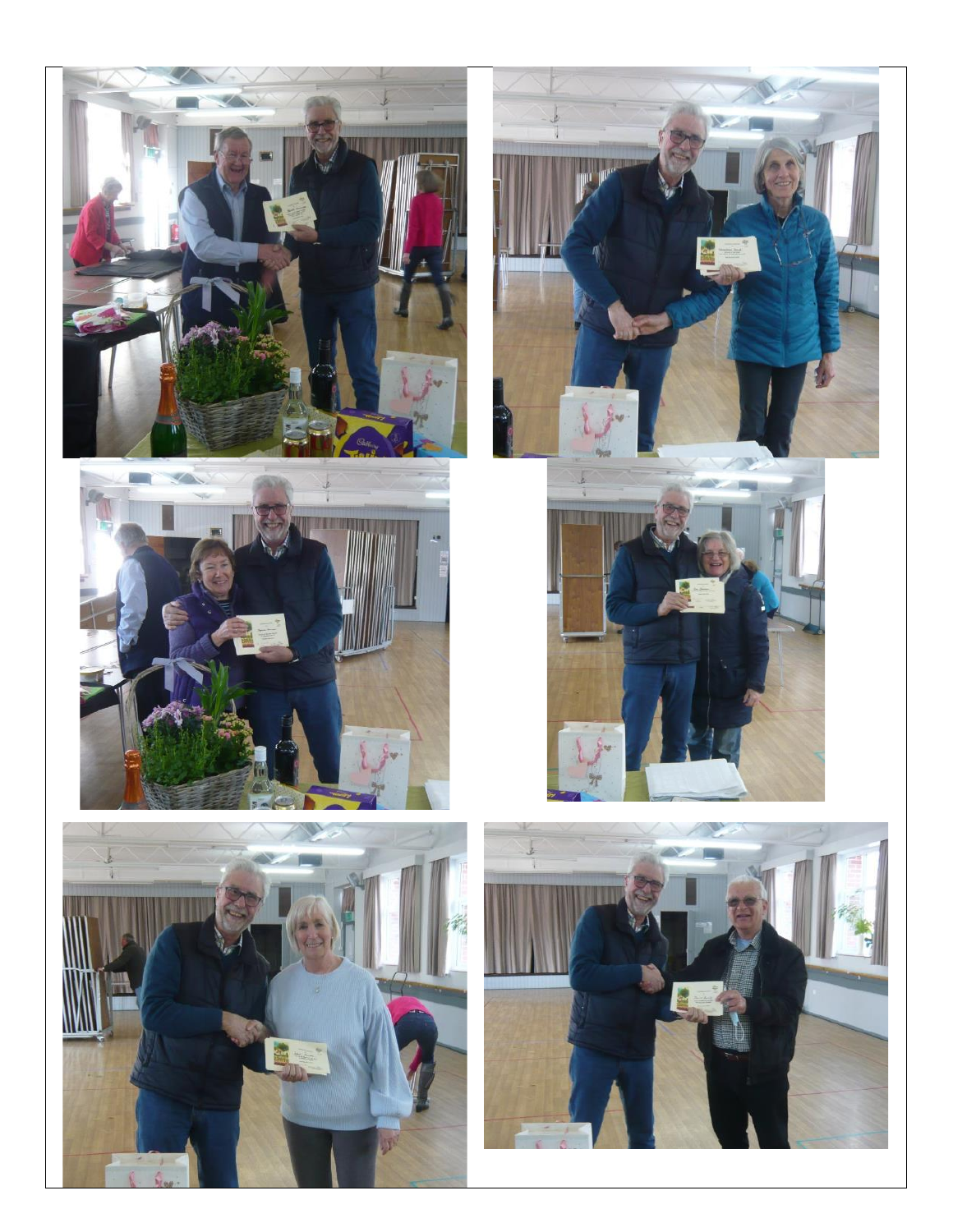## **Help in the Trading Hut**

Many of you who use the Trading Hut will know that on occasions we ask members to man it. All you have to do is arrive at 09:55 at the hut and serve other members for a couple of hours. It's great fun and you get to meet other members of the club.

We are currently looking for people to cover any of the following dates: May 1<sup>st</sup> May 8<sup>th</sup> May 29<sup>th</sup>

If you can help and fancy doing a bit of shop keeping for a morning, just email us letting us know which date you can cover and we will talk you through the rest.

Thanks in anticipation.

## **Topical Tip – April 2022**

- Now is the time to spray your roses against blackspot, mildew and rust.
- Prune hydrangeas, cutting back the old stems to a healthy shoot lower down.
- Start checking all your plants for greenfly. Now is when they are becoming active and before long your plants are covered in them.
- Pinch out the tips of fuchsia plants and sweet pea plant shoots, to encourage bushy growth this summer.
- We are still having frosty nights so keep the fleece handy to protect those delicate plants.
- Start working on your lawns. Kill off the moss and after a week to ten days rake it out. Sow seed in any bare patches and apply a lawn feed over the whole lawn. Stuart in the hut has all you need to achieve a great lawn this year.

#### **For the ladies who asked for the names of some particular daffodils**

You know who you are and I said I would get the names for you.

It's called 'My Story'. It was a cracker and deserved a first.





The daffodils in the black pot are called 'Rip Van Winkle'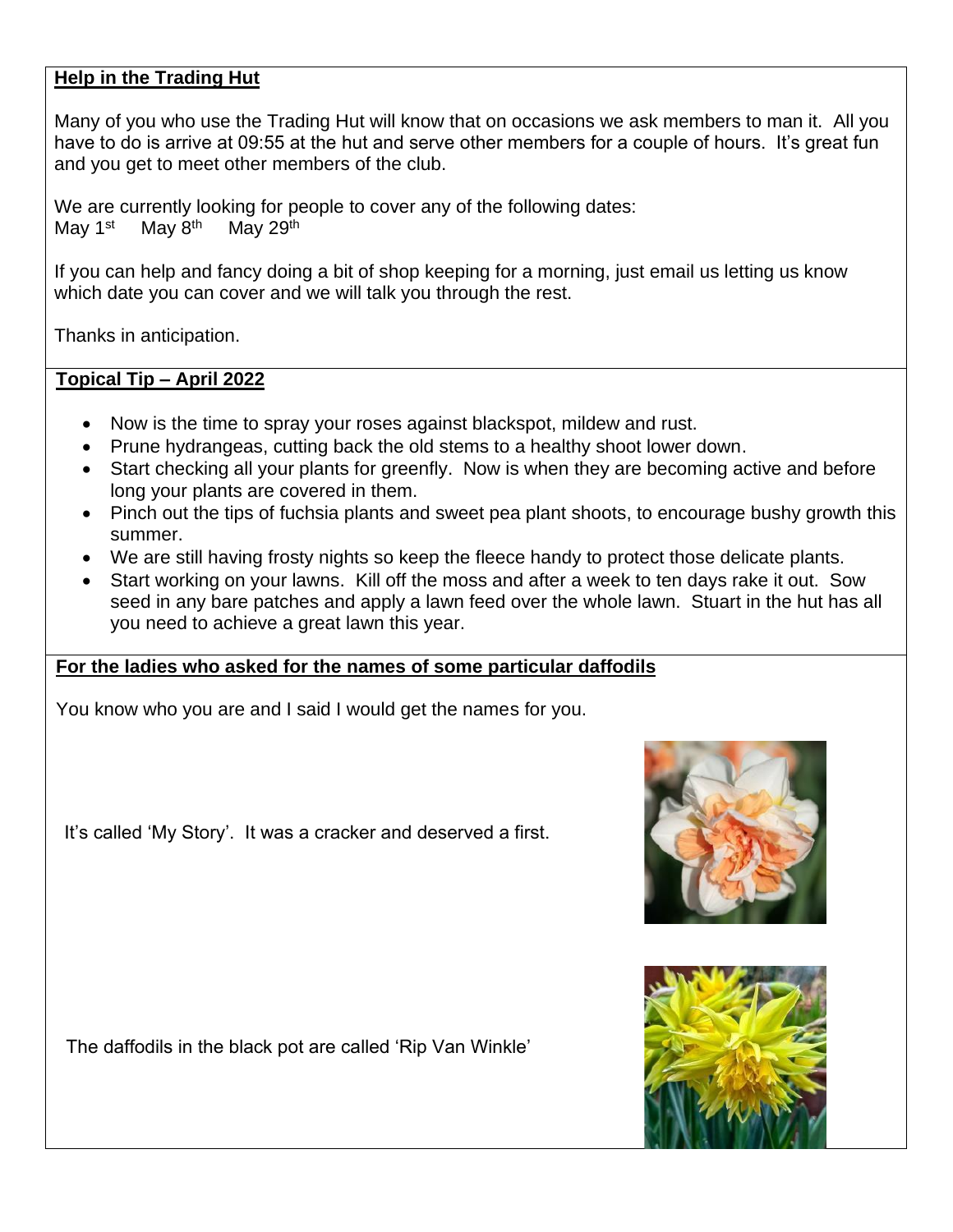#### **Member's email**

Did anyone read that article in the Telegraph about a council removing 1000 "poisonous" daffodils from a recreation park; after an inspection had raised fears that children might eat them and suffer harm. In a move branded "vandailism and totally bonkers" by local residents who called for those responsible to be sacked. Whatever next?

#### **Facebook Group News**

You are most welcome to join the club Facebook group. It is a private group which means that only club members can join and post. You can join it at: [www.facebook.com/groups/207934410581605/](http://www.facebook.com/groups/207934410581605/)

You will need to first read and agree to the group guidelines. We really would like more members in this group to make it a lively forum. We are looking for gardening related posts and club news.

#### **Member's email**

One of our members, having bought some plants at a garden centre, arrived home to realise that one of the items he had bought, he did not want.

At the last meeting he brought it in and donated it to club funds. The original cost in the garden Centre was a penny short of £20. We are offering it at half price (£10).

> See below and give us a call on 0118 9793730 or 07780 513081 or reply to this email if you would like them.



Glossy purple foliage, turns to rich golden brown in autumn, remaining on the branches well into winter. Vigorous once established this plant likes either full sun or partial shade and will grow in most soils will stand frequent trimming

Benefit of a hedge

Walls and fences do the job but living plants [hedges] offer the garden so much more in terms of beauty, attracting wildlife, giving wind protection and improving secureity.

#### **Membership this year**

2022 subs are now due. They remain at £5 per person per year. You can either pay at the May club meeting or at the hut on a Sunday mornings.

If you would like to pay now, you can do so through BACS. Sort Code: 40-47-09,

Account Number 71301608.

**Please use your full name as the reference.**

Once you have paid by BACS, please go to the membership page on our web site and record that you have paid (you will find the form at the bottom of the membership page).